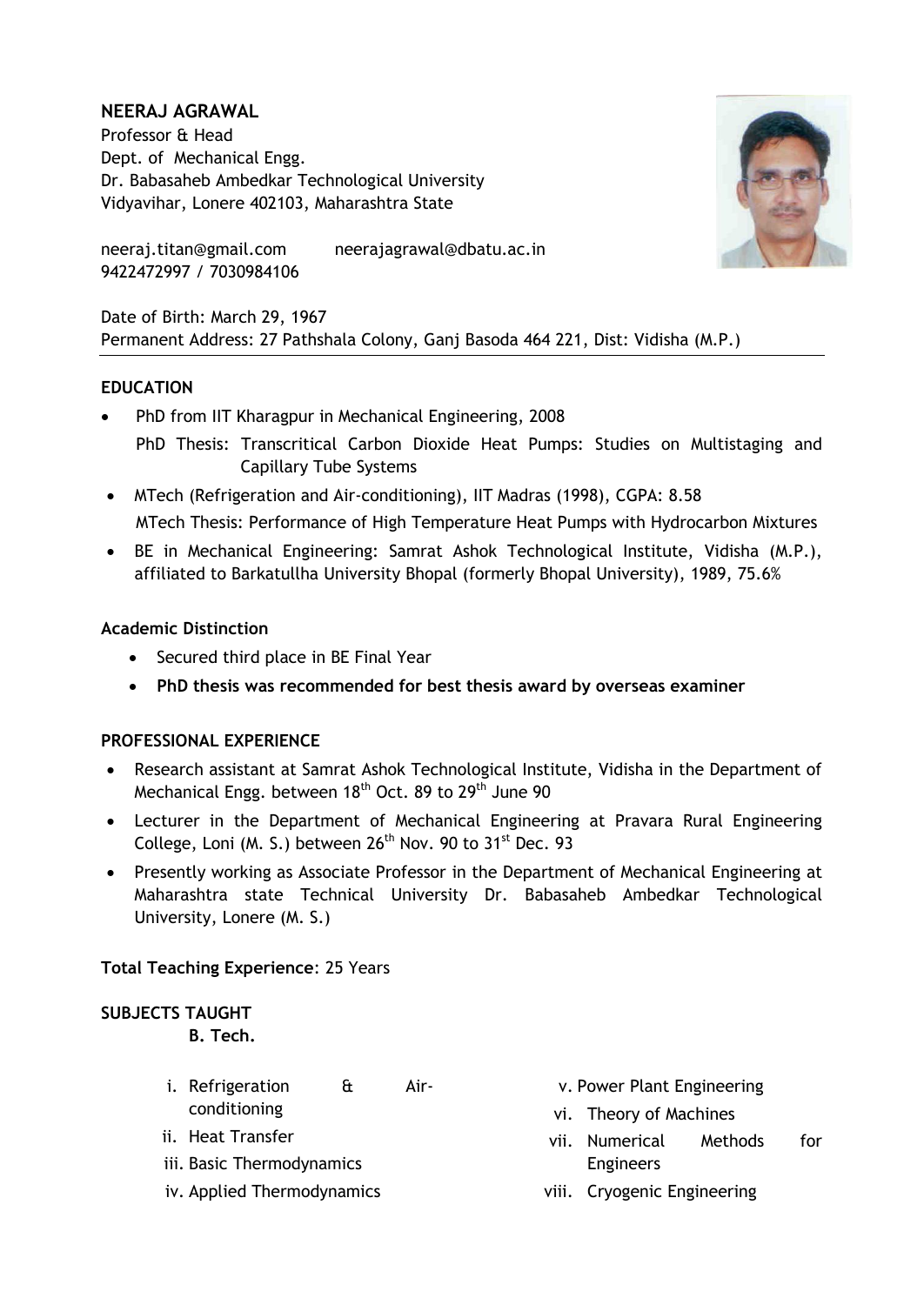ix. Basic Mechanical Engineering

# **M.Tech:**

- i) Design of Air-conditioning systems
- ii) Numerical Methods and Computer Techniques
- iii) Advanced Heat Transfer
- iv) Conservation of Energy in Buildings
- v) Mathematical modeling and analysis in Thermal Engineering
- vi) Advanced Refrigeration
- vi)Cryogenic Systems

# **ACADEMIC ACTIVITIES**

- Expert lectures delivered at various institutes across country
- $\bullet$  5<sup>th</sup>, 6<sup>th</sup> and 9<sup>th</sup> Bry-Air award at national level for B. Tech. and M. Tech. projects, respectively
- Member, Board of Studies of Mechanical Engineering, Dr. B. A. Technological University Lonere, 2009 – 2010.
- Refrigeration and Air-conditioning lab development
- Contribution in the formation of syllabus for the subjects such as Advanced Refrigeration, cryogenics etc
- Member, Advisory Boards of Don Bosco Institute of Technology Kurla and Finolex Academy Ratnagiri
- Guided the team of Runner up of ISHRAE National Student Design Competition (NSDC) in the year 2018-19 for designing of air conditioning system for a sports complex building for better indoor air quality and energy efficiencies

# **INNOVATION/STARTUP**

 An innovative idea An Innovative and safe Motor Bike Helmet accessories with all Weather Comfort and Ventilation got funded Rs. 1 lakh for start up for the group of five students Vijay Chougale, Rahul Salvi, Ashutosh Biradar, Vivek Mohite, Deepak Swant under Innovation & Incubation and Entrepreneurship (I2E) and patent is granted.

# **RESEARCH RECOGNITION**

- 700+ paper citations
- Reviewed more than 70 + manuscripts of international Journals such as Int. J Ref., Applied Thermal Engineering, ISHRAE Transactions, Int J Thermal Sciences, Int. J. Energy Research, Int J of heat and mass transfer, Int J of Exergy, Int J of Low Carbon technology, Int J of Ambient Energy, Int J of Green Energy etc
- Awarded with outstanding contribution in reviewing by Energy Conversion and Management and Applied Thermal Engineering, the leading Int. Journals in the field of Energy Published by ELSEVIER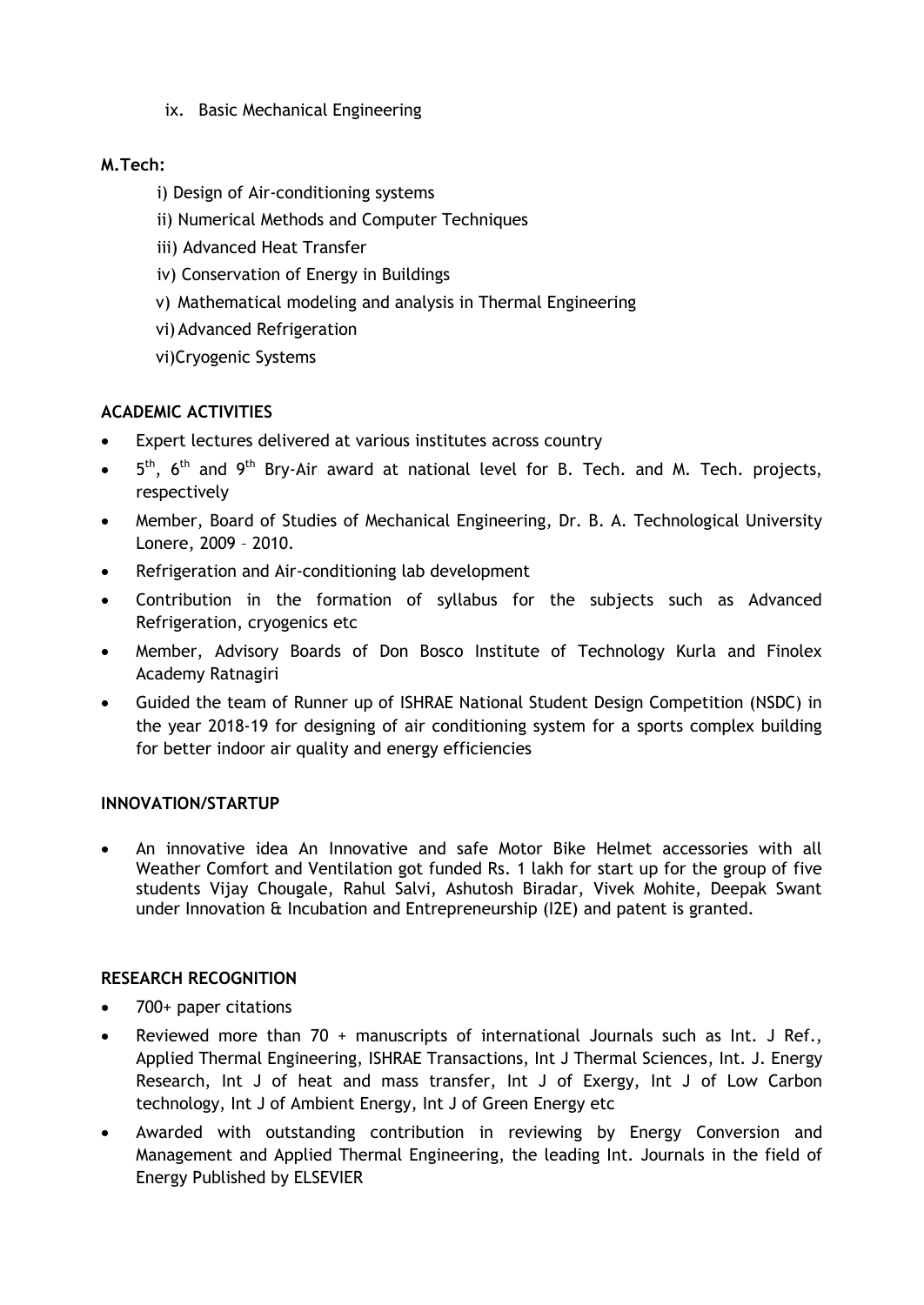- Research Project worth Rs. 2.75 Lakh from ISHRAE Mumbai Chapter.
- Research paper presented in international conferences;  $22^{nd}$  IIR Beijing,  $9^{th}$  GL Sydney and 23<sup>rd</sup> ICR, Prague, Czeck Republic and 24<sup>th</sup> ICR, Yokohama Japan
- Nomination of PhD research work for INAE Innovative project award
- Selected by INAE for the research scheme 'Mentoring of Engineering Teacher by INAE Fellow and worked for two months (June – July 2010) at IIT Kharagpur
- Inclusion of name in Marquis Who's Who in Science and Engineering 2011-2012
- PhD research work is presented in the conference ATMOSPHERE 2010 at Brussels as a representation from India; link [http://www.r744.com/articles/2010-10-05-atmosphere-](http://www.r744.com/articles/2010-10-05-atmosphere-2010-strong-political-support-for-natural-refrigerants-and-co2-system-innovations-ii.php)[2010-strong-political-support-for-natural-refrigerants-and-co2-system-innovations-ii.php](http://www.r744.com/articles/2010-10-05-atmosphere-2010-strong-political-support-for-natural-refrigerants-and-co2-system-innovations-ii.php)
- Indian Patent (202021005846) A device for cleaning visor of safety helmets
- Google scholar link **<https://scholar.google.co.in/citations?user=ltxy7lYAAAAJ&hl=en>**

# **PG RESEARCH SUPERVISION**

- Fifty seven M.Tech. projects supervised
- Three PhD completed

# **MEMBERSHIP OF PROFESSIONAL SOCIETIES**

- Life Member of Indian Society of Technical Education
- Life Member of Indian Society of Mechanical Engineers
- Associate Member of The Institution of Engineers (India)
- Member: ISHRAE membership

# **TRAINING PROGRAMMES/ CONFERENCES/ SEMINARS/ WORKSHOPS ORGANISED**

- One week short term Training Programme organized on "Advances and practices in Heating, Ventilation, Air conditioning and Refrigeration" during 8 – 12 Jan 2013 under TEQIP II
- Two weeks AICTE FDP on Heating, Ventilation, Air-conditioning & Refrigeration (HVAC&R): Problems & Prospects was sanctioned with the financial assistance of Rs. 7,00,000 (Rupees seven lacs only) (F. No. 1-7/AICTE/RIFD/FDP/Govt.(2)-31/2012/2012- 13, Jan  $30<sup>th</sup>$ , 2013. However, programme could not be conducted due to unavailability of the minimum no of participant 50.
- Two days National Conference on Energy: Needs and Current Trends (ENACT2014) during 19-20 December 2014 under TEQIP II.
- One week short term Training Programme organized on "Advances in Energy Research" during 7 – 11 Dec 2015 under TEQIP II
- One week short term Training Programme organized on "Safety Measures in Laboratories" during 25 – 29 Feb 2016 under TEQIP II
- Faculty orientation programme for TEQIP II sponsored Piping Engineering course organized by IITB.
- Coordinated TEQIP II sponsored Piping Engineering course organized by IITB for students.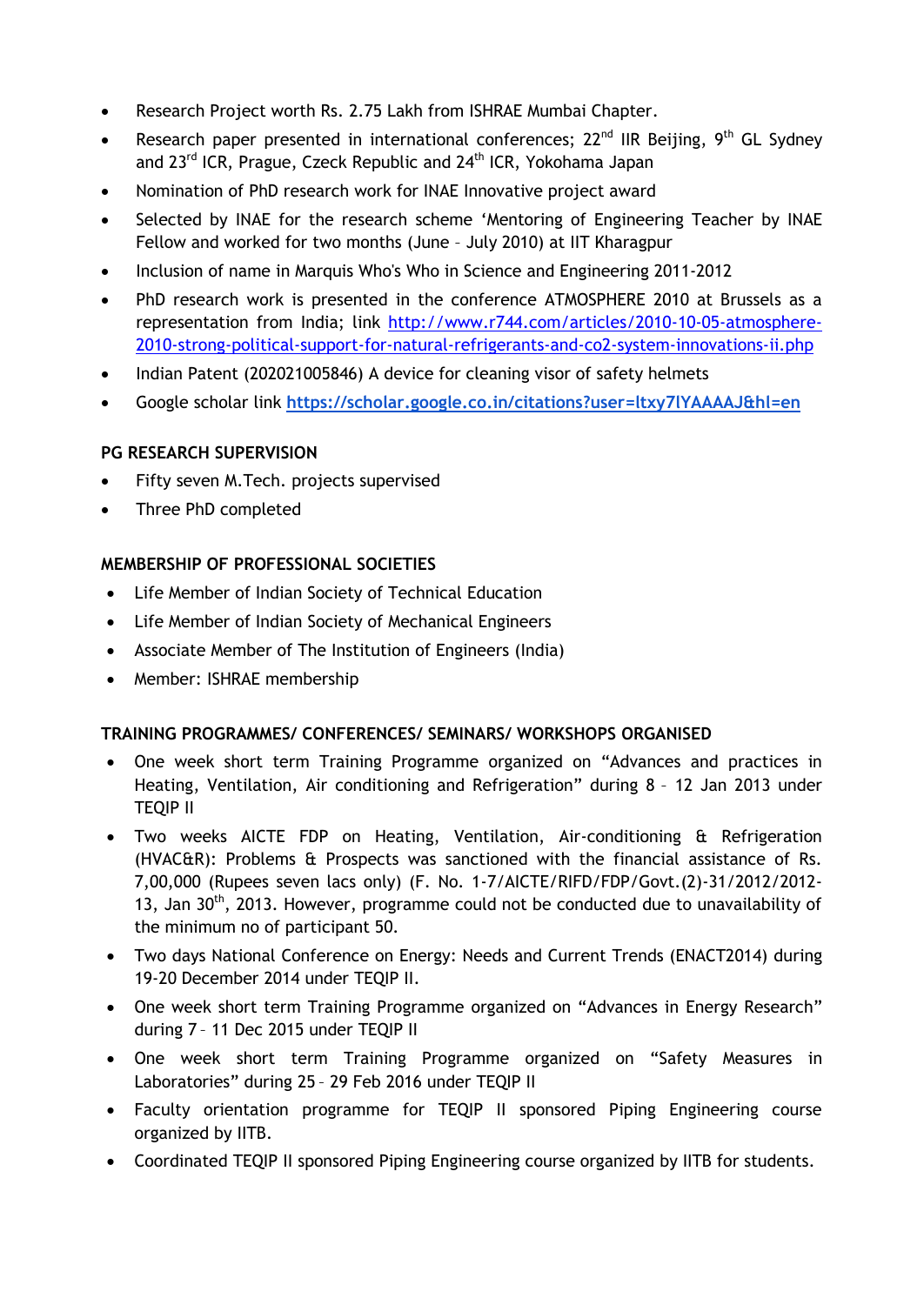One week AICTE short term Training Programme organized on "Mathematical Modeling and Numerical Techniques" during 9 – 13 Dec 2019.

### **BOOK WRITING/CHAPTER CONTRIBUTION**

- Chapter contribution on 'Capillary tube as an expansion device in a  $CO<sub>2</sub>$  (R744) transcritical heat pump system' in Int. Hand book of Research on Advances and Applications in Refrigeration systems and Technologies, published by IGI Global Hershey, Pennsylvania
- Passive Cooling and Human Thermal Comfort: A Case Study, Recent Advances in Mechanical Infrastructure, Springernature, 10.1007/978-981-16-7660-4.

#### **INTERNATIONAL CONFERENCE PRESENTATION**

- 22<sup>nd</sup> IIR International Congress of Refrigeration, ICR 2007, Beijing China, Aug 21-26, 2007
- International Technical conference Acreconf 2007 at New Delhi, December 7 & 8, 2007
- 9<sup>th</sup> Gustav Lorentzen on Natural Refrigerants, Sydney Australia, 12 14 April, 2010
- 23<sup>rd</sup> IIR International Congress of Refrigeration, ICR 2011, Prague, Czech Republic, 21-26 Aug. 2011
- 24<sup>rd</sup> IIR International Congress of Refrigeration, ICR 2015, Yokohama, Japan, 16-22 Aug. 2015.

#### **TRAINING PROGRAMMES/ CONFERENCES/ SEMINARS/ WORKSHOPS PARTICIPATED**

- 1. 'Solar Cooling & Heating Technology' at IIT Madras during  $9<sup>th</sup>$  June to 13<sup>th</sup> June 1997
- 2. 'Modern Measurement Techniques of Turbo-machinery', IIT Madras, 7-13 July 1997
- 3. 'Stirling Cycle Liquid Nitrogen' at IIT Bombay during  $15<sup>th</sup>$  June to  $19<sup>th</sup>$  June 1998
- 4. 'Special Topics in Fluid Mechanics' at IIT Kanpur during 20<sup>th</sup> July to 25<sup>th</sup> July 1998
- 5. 'Alternate Eco Friendly Refrigerants' at MACT Bhopal during 30<sup>th</sup> Nov. to 12<sup>th</sup> Dec. 1998
- 6. 'Education Technology' at Dr. BATU, Lonere during  $10<sup>th</sup>$  May to  $21<sup>st</sup>$  May 1999
- 7. 'Non-conventional Refrigeration & Cryogenic Technology' at GNDCE, Ludhiana during 21<sup>st</sup> July to 3<sup>rd</sup> August 1999
- 8. 'Recent Trends in Refrigeration Technology' at KREC Surathkal during  $12<sup>th</sup>$  Nov. to  $26<sup>th</sup>$ Nov. 1999
- 9. 'Application of ISO 9000 in Technical institution' at Bhopal Engg. College, Bhopal during 20<sup>th</sup> Dec. to 31<sup>st</sup> Dec. 1999.
- 10. 'Treatment Technology for Waste Management and Bio-energy' at MACT Bhopal during 5<sup>th</sup> June to 17<sup>th</sup> June 2000
- 11. 'System Modeling and Simulation' at SLIET Longowal during 16<sup>th</sup> July to 27<sup>th</sup> July 2001
- 12. All India Seminar on Refrigeration and Air-conditioning organised by The Institute of Engineers (India) Aurangabad local centre, Oct. 30-31,1998
- 13. National seminar on Recent trends in energy efficient lighting system at SATI Vidisha, Feb. 5-6, 1999
- 14. 18<sup>th</sup> International Cryogenic Engineering conference at IIT Bombay, Feb. 21-25, 2000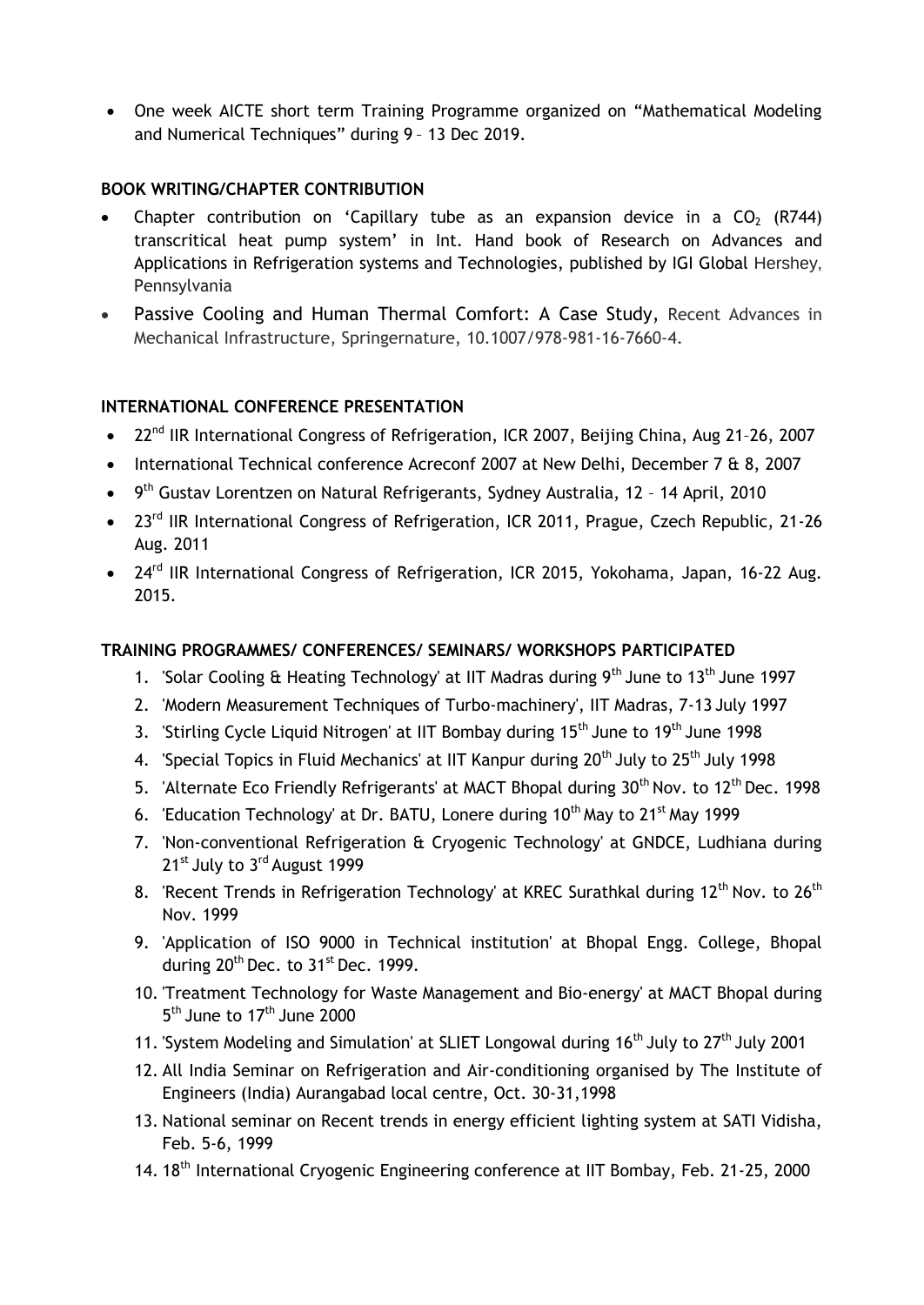- 15. Workshop on Alternative Refrigerants and Cycles at NCL, Pune, July 17-19, 2000
- 16. National Conference on thermal Power Plant Operation and Maintenance Strategies at MACT Bhopal, Feb 24-25,2001
- 17. 17<sup>th</sup> National Convention of Mechanical Engineers at GSITS Indore, Nov 26-27,2001
- 18. International Conference on Non-conventional Energy Resources at Pune, 14<sup>th</sup> Dec. 2001
- 19. International Conference on Recent Advances in Solar Energy Conversion Systems at MACT, Bhopal, Sep. 28-29, 2002
- 20. International Conference on Computational Fluid Dynamics, Acoustics, Heat Transfer and Electromagnetics at College of Engineering Andhra University Visakhapatnam, July 24-25, 2006.
- 21. 22<sup>nd</sup> IIR International Congress of Refrigeration, Beijing, China, Aug 21-26, 2007.
- 22. ISHRAE &ASHRAE sponsored Int Conference Acreconf 2007 Challenges to Sustainability, Dec. 7 & 8, 2007.
- 23. CEP course on Cryocoolers Theory, Design and Practice, IIT Bombay, 19–22 Feb, 2008.
- 24. 9th IIR Gustav Lorentzen Conference on Natural Working Fluids, Sydney, 2010.
- 25. Int. conference iCOST 2011 on Sunrise Technologies, SSSVP Dhule, Jan, 13-15, 2011.
- 26. One week program on "Advances in Material and Manufacturing Processes" at Dr. B. A. Technological University Lonere, 27June – 1 July 2011.
- 27. 23<sup>nd</sup> IIR International Congress of Refrigeration ICR 2011, Prague, Czech Republic, 21-26 Aug. 2011.
- 28. Faculty Development programme in Entrepreneurship at SMVDTU Jammu sponsored by NSTEDB and organized by EDI Ahemdabad, 12 – 23 March, 2012.
- 29. State Level workshop on Industry Institute Interaction at COEP Pune, Aug. 11, 2012.
- 30. One week TEQIP program on Research Methodology at Dr. B. A. Technological University Lonere, 26 – 30 Nov 2012.
- 31. 57<sup>th</sup> ISTAM congress at Defence Institute of Advanced Technology Pune, Dec. 17 20 2012.
- 32. One week program on Institute Building Through Appreciative Mindset at IIT Bombay under TEQIP II during Aug 29, Sept 2 – 4, 16 2013.
- 33. One week program on Inter-disciplinary aspects of Modelling of manufacturing processes at IIT Bombay under TEQIP II during Oct 2– 6, 16 2013.
- 34. National Conference on Refrigeration and Air Conditioning 2013, Dec 12 -14 2013, IIT Madras.
- 35. Recent trends in Mechanical and Production Engineering 2013, Dec 19 -20 2013, Vidisha
- 36. 22<sup>nd</sup> National & 11<sup>th</sup> ISHMT-ASME Heat and Mass Transfer Conference, Dec 28 31, 2013, IITKgp.
- 37. Two days workshop on Measurement techniques in thermal engineering at IIT Indore, May 30 – 31, 2014.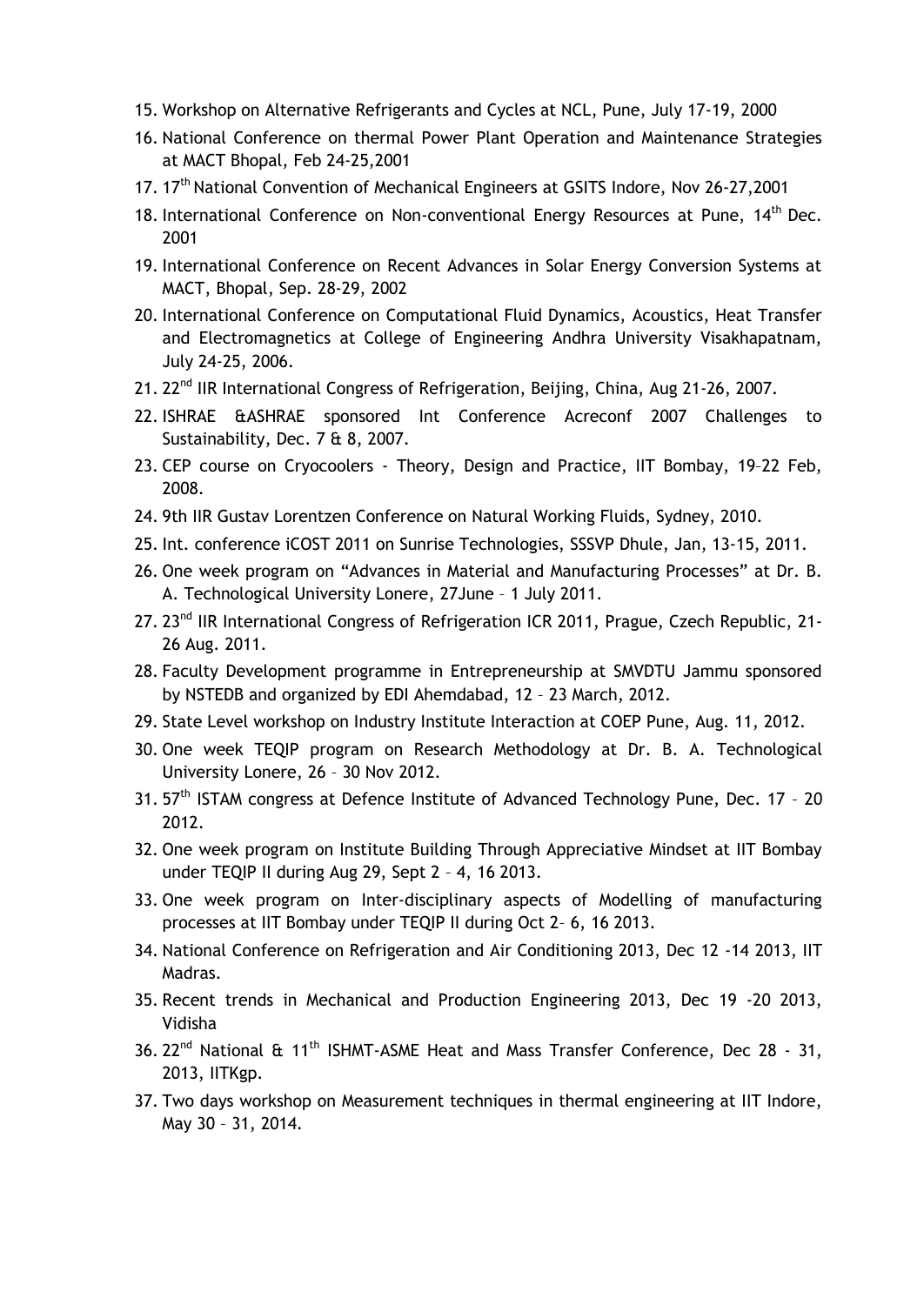- 38. One-week DST sponsored National Training Programme on Entrepreneurship Development and Management for Scientists & Technologists working in Govt. Sector conducted by EDI Ahemdabad, during December 8-12, 2014.
- 39. Two days workshop on Pedagogy under TEQIP II conducted by Dr. BATU Lonere, during December 29-30, 2014.
- 40. 24<sup>th</sup> IIR International Congress of Refrigeration ICR 2015, Yokohama, Japan, 16-22 Aug. 2015.
- 41. Piping Engineering course conducted by Department of Chemical Engineering IIT Bombay 2016
- 42. Three days workshop on Outcome Based Education at DBATU Lonere during June 2016.
- 43. One week Automation course at BOSCH automation center Maysore, 17 22 Oct 2016.
- 44. Recent Advances in Air-conditioning and Refrigeration (RAAR 2016) at C. V. Raman College of Engineering Bhubenshear, 10 – 12 Nov 2016.
- 45. CII summits in 2017 and 2018
- 46. Int Conference on Renewable Energy and Climate Change REC 2019 at IITRAM Ahmadabad, 1 -2 Feb 2018.
- 47. Int. Mech. Engg. Congress on Sustainable Development in Mechanical Engineering at NIT Trichi, 28 – 30 Nov 2019.
- 48. Conference on Technology of Future Cities 2021 (CTFC 2021) at Pillai College of Engineering 8 – 9 Oct 2021.
- 49.Participated in AICTE Examination reform workshop during 23 25 Aug 2021

50.

#### **PUBLICATIONS**

#### **International Journals**

- 1. **Agrawal N**, Bhattacharyya S, Sarkar J. Optimization of two-stage transcritical carbon dioxide heat pump cycles, Int. J. Thermal Sciences, 2007; 46(2); 180-187. Impact Factor 4.041, citation 94
- 2. **Agrawal N**, Bhattacharyya S. Studies on a two-stage transcritical carbon dioxide heat pump cycle with flash inter-cooling, Appl. Thermal Engg, 2007; 27(2-3); 299-305. Impact factor 3.634, citation 49
- 3. **Agrawal N**, Bhattacharyya S. Adiabatic capillary tube flow of carbon dioxide in a transcritical heat pump cycle, Int. J. Energy Research, 2007; 31(11); 1016-1030. Impact factor 2.598, citation 31
- 4. **Agrawal N**, Bhattacharyya S. Non-adiabatic capillary tube flow of carbon dioxide in a transcritical heat pump cycle, Energy Convers Mgmt., 2007; 48(9); 2491-2501. Impact factor 5.472, citation 16
- 5. **Agrawal N**, Bhattacharyya S. Performance evaluation of a non-adiabatic capillary tube in a transcritical  $CO<sub>2</sub>$  heat pump cycle, Int. J. Thermal Sciences, 2008; 47(4); 423-430. Impact Factor 4.041, citation 18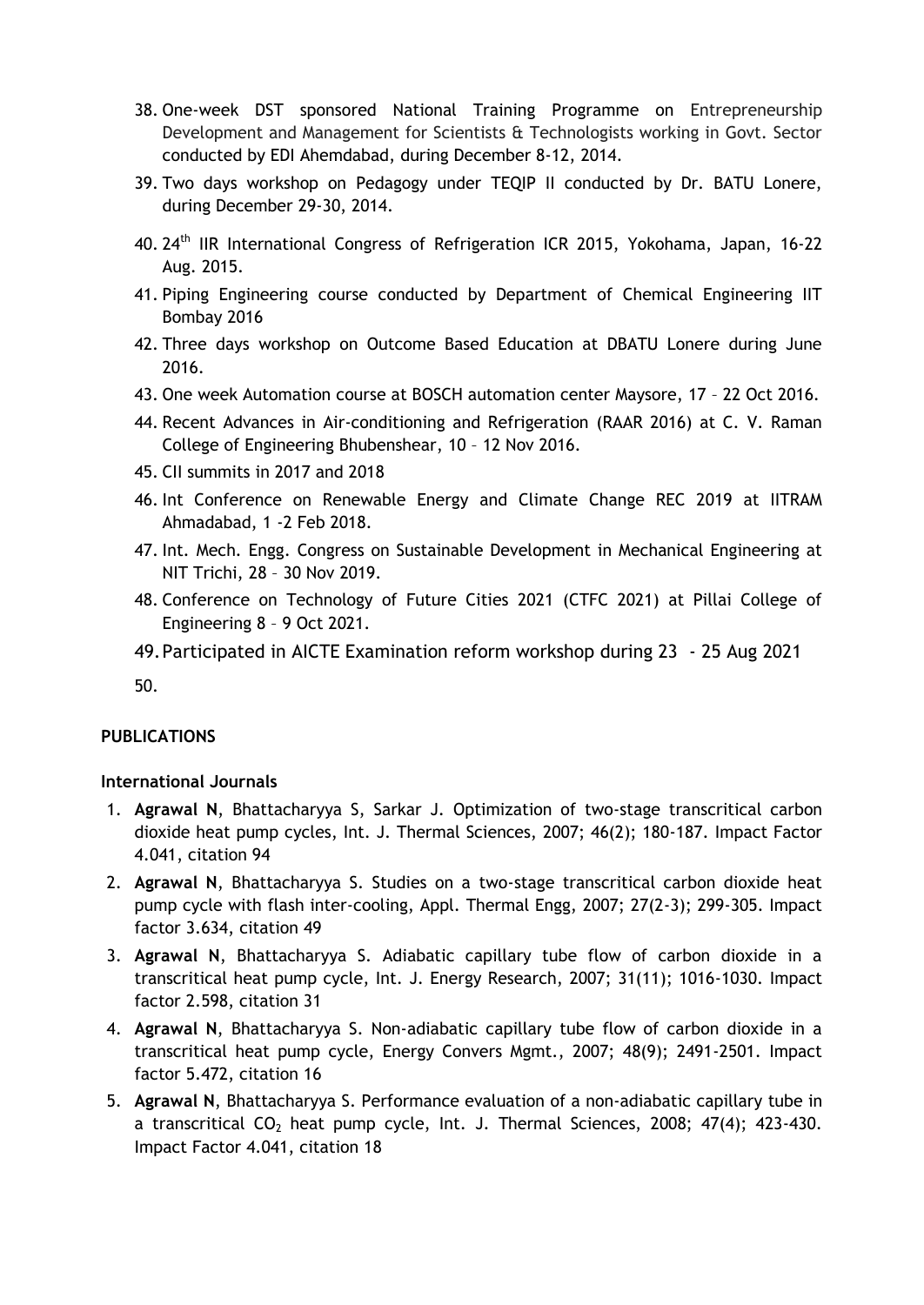- 6. **Agrawal N**, Bhattacharyya S. Optimized transcritical CO2 heat pumps: performance comparison of capillary tubes against expansion valve, Int J Refrigeration, 2008; 31(3); 388-395. Impact factor 2.877, citation 40
- 7. **Agrawal N**, Bhattacharyya S. Homogeneous versus separated flow models: capillary tube flow in a transcritical  $CO<sub>2</sub>$  heat pump, Int. J. Thermal Sciences, 2008; 47; 1555-1562. Impact Factor 4.041, citation 23
- 8. **Agrawal N**, Bhattacharyya S. Parametric study of a capillary tube-suction line heat exchanger in a transcritical  $CO<sub>2</sub>$  heat pump cycle, Energy Convers Mgmt, 2008; 49; 2979-2985. Impact factor 5.472, citation 8
- 9. **Agrawal N**, Bhattacharyya S. Exergy assessment of an optimized capillary tube based transcritical CO<sup>2</sup> heat pump cycle, Int. J. Energy Research, 2009; 33(14); 1278-1289. Impact factor 2.598, citation 10
- 10. Sarkar J, **Agrawal N**. Performance evaluation and optimization of transcritical CO2 cycle with parallel compression economization, Int. J Thermal Sciences 2010; 49; 838-843. Impact Factor 2.470, citation 6
- 11. Bhattacharyya S, **Agrawal N**, Burnwal S. Flow rate prediction of an adiabatic capillary tube in a transcritical  $CO<sub>2</sub>$  system: an analytical approach, Int. J Low Carbon Technology, 2010 5(4) 245 - 249. Impact Factor 1.054
- 12. **Agrawal N**, Bhattacharyya S. Experimental investigations on adiabatic capillary tube in a transcritical  $CO<sub>2</sub>$  system for simultaneous water cooling and heating, Int. J Refrigeration, 2011 34(2) 476 – 483. Impact factor 2.877, citation 14
- 13. **Agrawal N**, Sarkar J, Bhattacharyya S. Thermodynamic analysis and optimization of novel two-stage transcritical N<sub>2</sub>O cycle, Int. J Refrigeration, 2011 34 991-999 . Impact factor 1.793, citation 4
- 14. **Agrawal N, Bhattacharyya S, Nanda P. Flow characteristics of capillary tube with CO<sub>2</sub>** transcritical refrigerant using new viscosity models for homogeneous two phase flow, Int. J Low Carbon Technology, 2011 6 243 - 248. Impact Factor 1.054
- 15. Sawant A., **Agrawal N**, Nanda P. Performance assessment of an evaporative cooling assisted window air-conditioner, Int. J Low Carbon Technology, 2012 7(2) 128 – 136. Impact Factor 1.054
- 16. **Agrawal N,** Bhattacharyya S. Study of helical coiled adiabatic capillary tubes for transcritical  $CO<sub>2</sub>$  Expansion, Int. J Low Carbon Technology, 2013 8(4) 245 - 252. Impact Factor 1.054
- 17. Dyma A.**, Agrawal N,** Nanda P. Energetic and exergetic assessment of transcritical N2O heat pump system, Int. J Low Carbon Technology, 2014, 9(4), 277 – 283. Impact Factor 1.054
- 18. **Agrawal N,** Naik S S**, Gawale Y.** Experimental investigation of Vortex Tube using natural substances, Int. Communication Heat and Mass Transfer, 2014, 52, 51 - 55. Impact factor 2.208
- 19. Sahu A K, Agrawal N, Nanda P. A parametric study of transcritical CO<sub>2</sub> simple cooling cycle and combined power cycle, Int. J Low Carbon Technology, 2017 12(4) 383 – 391. Impact Factor 1.054
- 20. Jadhav P, **Agrawal N**. A comparative study in the straight and a spiral adiabatic capillary tube, International Journal of Ambient energy, 2019, 40(7). [https://doi.org/10.1080/01430750.2017.1422146.](https://doi.org/10.1080/01430750.2017.1422146)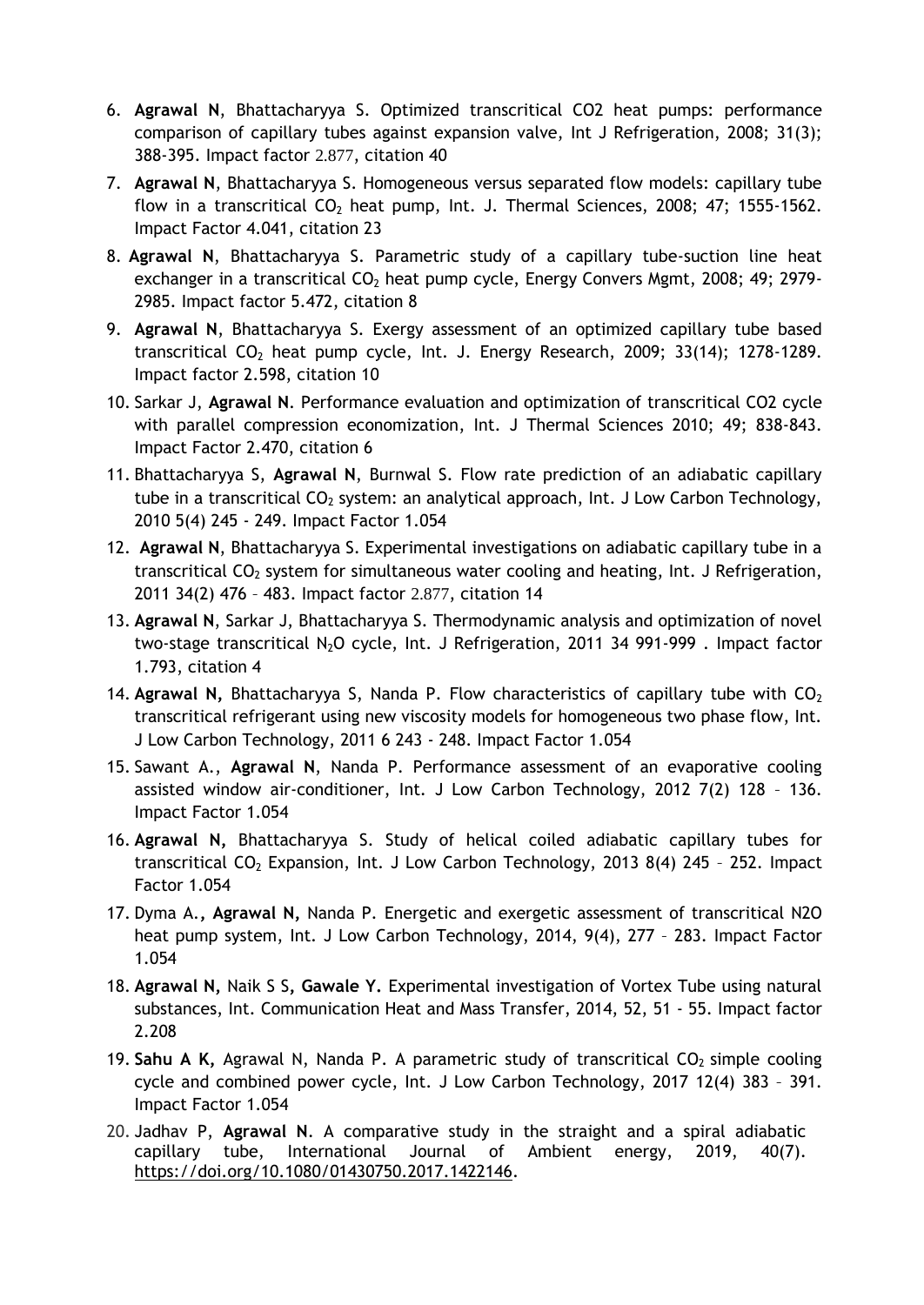- 21. Jadhav P, Agrawal N. Numerical study on choked flow of CO<sub>2</sub> refrigerant in helical capillary tube, International Journal of Air-Conditioning and Refrigeration, 2018, 26(3) 1850027.
- 22. Kishor Mane, **Neeraj Agrawal**, Abhijit Date, Some Investigations of External Shading Devices on Thermal and Day lighting Performance of a Building**, ICAER,IIT Bombay, 2017, Springer Proceedings in Energy,** ADVANCES IN ENERGY RESEARCH, VOL 1, 978-981-15-2665-7, 469280\_1\_En (41)**.**
- 23. Jadhav P, **Agrawal N**. Flow behavior of spiral capillary tube for CO2 transcritical cycle, Journal of Thermal Analysis and Calorimetry, 2019 (Springer, 2.084) accepted.
- 24. Patil O P**,** S. Shet, M.Jadhav**, Agrawal N**, Energetic and Exergetic studies of modified CO2 transcritical Refrigeration Cycles, Int. J Low Carbon Technology (Accepted), 2019.
- 25. Jadhav, P., Agrawal, N. (2020). "Choked flow behavior of  $CO<sub>2</sub>$  refrigerant flowing through the spiral capillary tube", *International Journal of Air-Conditioning and Refrigeration*, (Accepted), 2019.
- 26. Jadhav, P., Agrawal, N. (2020). "Comparative study on a straight and helical capillary tube for CO<sub>2</sub> and R22 refrigerant", *Journal of Thermal Science and Engineering Applications* (ASME)(Accepted), 2019.
- 27. Jadhav P, **Agrawal N**. A comparative study of flow characteristics of adiabatic spiral and Helical capillary tube in a CO2 transcritical system, International Journal of Ambient energy, <https://doi.org/10.1080/01430750.2021.1913645>
- 28. Date Abhijit, Patil Omprakash, Shet Shrikant, **Agrawal N**. Experimental studies on Transcritical  $CO<sub>2</sub>$  heat pump system for simultaneous water cooling and heating application**,** Int. J. Green Energy, An Int. j. of Taylor and Francis, <https://doi.org/10.1080/15435075.2021.1941045>
- 29. Jadhav P, **Agrawal N**. A Review of Flow Characteristics of the Straight and Coiled Capillary Tubes, Int. J of Air conditioning and Refrigeration, 29(3), 2130004, 2021, DOI10.1142/S2010132521300044.

#### **Articles in National Journal and Trade Magazines**

- **1. Agrawal N**, Verma S. K. Integrated Design Approach- A New Strategy for Energy Conservation in Buildings, IREDA News, 2004; 14(4); 55-57.
- 2. **Agrawal N**, Bhattacharyya S, Nanda P. Un estudio experimental sobre la evaluación del rendimiento de un sistema de bomba de calor con co2 transcrítico variando la carga de refrigerante, Frio-Calor-Aire Acondicionado, Sept. 2011, Nr 439, Volume XXXIX.
- 3. **Agrawal N**, Bhattacharyya S. Carbon Dioxide: A Promising Natural Alternative Refrigerant, Cooling India Magazine, March 2012.
- 4. **Agrawal N**, Aditya Sawant, Prashant Nanda. Improving Energy Efficiency in Window Air-conditioner, Cooling India Magazine, May 2012.
- 5. **Agrawal N,** Patil Omprakash**,** A Novel Energy Efficient Water Cooler, Vol. 8 No. 7, Cooling India Magazine, Oct 12.
- 6. **Agrawal N.** Passive cooling A case study, Cooling India Magazine, Nov 12
- 7. **Agrawal N,** Digvijay A Patil. Indirect-direct evaporative cooling system– A cost effective solution for cooling, Cooling India Magazine, Oct 13.
- 8. **Agrawal N,** Nilesh Babar. Nocturnal cooling assisted evaporative cooling system, Cooling India Magazine, Feb 15.
- 9. **Agrawal N,** S. S. Naik, Gawale Y. Vortex Tube: An alternate cooling solution, Cooling India Magazine, Oct 15.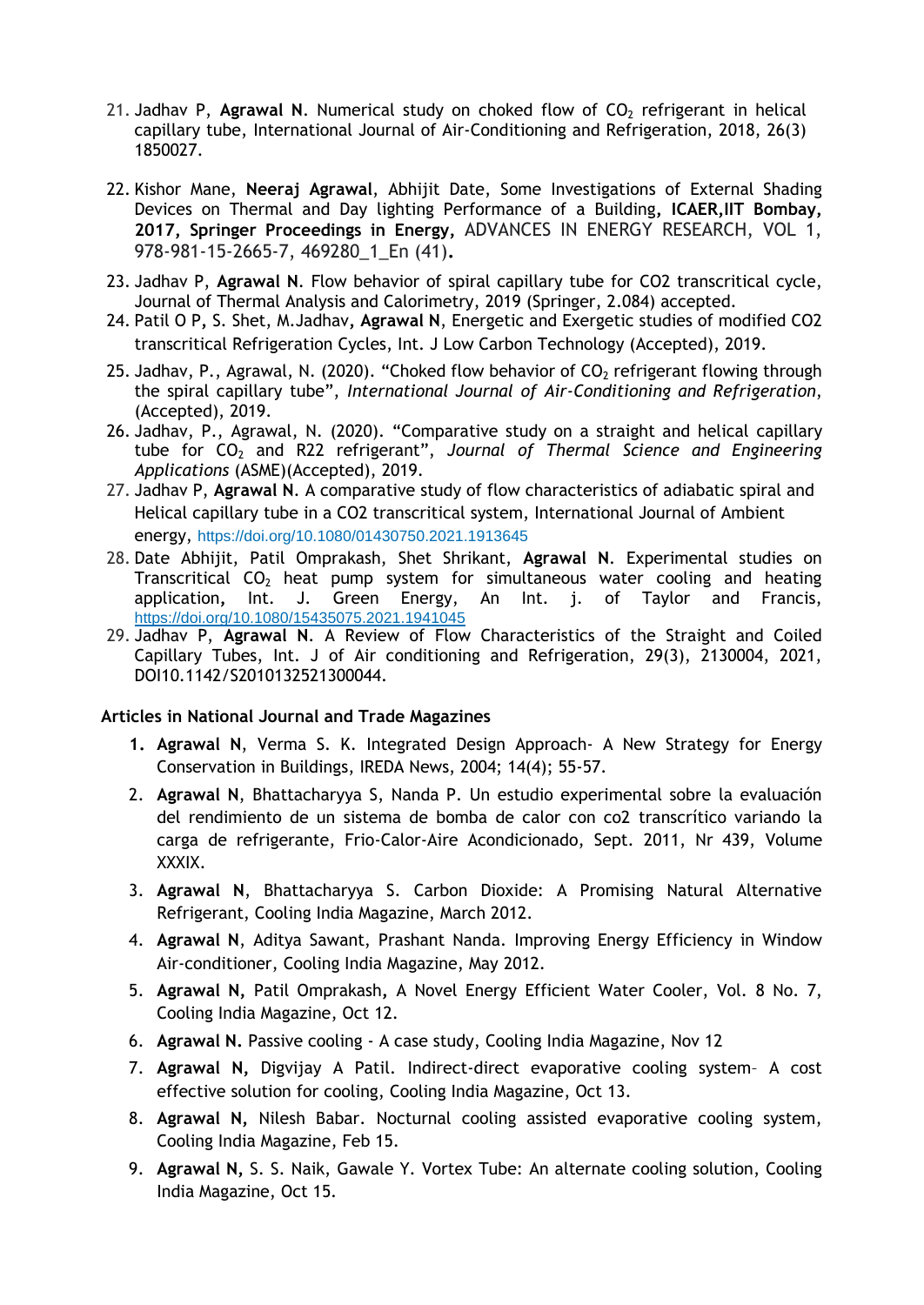10. **Agrawal N**, Try Generation: Way of sustainability, Cooling India Magazine, 2018

#### **Conference Proceedings**

- 1. **Agrawal N**, G. Venkatarathanam, S. Shrinavasmurthy; Study of Ternary Hydrocarbon Zeotropic Mixture as Alternatives to CFC 114 in High Temperature Heat Pumps at IIR Conference, IIT New Delhi.
- 2. **Agrawal N**; Energy Efficient and Effective Lighting' at National Seminar, SATI, Vidisha.
- 3. **Agrawal N**; 'Performance of High Temperature Heat Pumps With Hydrocarbon Mixture' At National Seminar, Bhopal.
- 4. **Agrawal N**, C.P.Tupe, V. L. Wagmare; 'Sizing of Capillary Tube for Stratospherically Safe Alternate Refrigerant R-134a' at  $17<sup>th</sup>$  National Convention of Mechanical Engineers, Indore.
- 5. **Agrawal N**, H.N. Warhatkar; 'Some Observations on Energy Conservation in Buildings' at International Conference, Pune.
- 6. **Agrawal N**, S.K.Verma; 'Improved Solar Water Heating System: A case Study' at International Conference, Pune.
- 7. **Agrawal N**, S.K. Verma, Parag Hardas; 'Simulation and Experimental Verification of Thermosyphon Solar Water Heating System' ICSECS, Bhopal.
- 8. **Agrawal N**, S. K. Verma; 'Integrated Design Approach- A New Strategy for Energy Conservation in Buildings' at AEC 2003 organized by The Institute of Engineers (India) M.P. State Centre, Bhopal, 1-2 Nov 2003.
- 9. **Agrawal N**, Bhattacharyya S. Adiabatic capillary tube flow in a transcritical carbon dioxide heat pump, 7th IIR Gustav Lorentzen Conference on Natural Working Fluids, Trondheim, Norway, May 28-31, 2006.
- 10.**Agrawal N**, Bhattacharyya S. Studies of non-adiabatic capillary tube flow characteristics of carbon dioxide in a transcritical heat pump cycle, International Conference on Computational Fluid Dynamics, Acoustics, Heat Transfer and Electromagnetics, Visakhapatnam, India, July 24-25, 2006.
- 11.**Agrawal N**, Bhattacharyya S. Optimization of capillary tubes in a transcritical carbon dioxide heat pump system for simultaneous cooling and heating application,  $22^{nd}$  IIR International Congress of Refrigeration, Beijing, China, Aug 21-26, 2007, paper no. ICR07- E2-705.
- 12.**Agrawal N**, Bhattacharyya S. Capillary tube-suction line heat exchanger performance in a transcritical CO<sub>2</sub> heat pump system, 19<sup>th</sup> National & 8<sup>th</sup> ISHMT-ASME Heat and Mass Transfer Conference, January 3-5, 2008.
- 13.**Agrawal N**, Bhattacharyya S. Experimental investigations on an adiabatic capillary tube in a transcritical carbon dioxide heat pump system, 8th IIR Gustav Lorentzen Conference on Natural Working Fluids, Copenhagen, Denmark, September 7-10, 2008.
- 14.**Agrawal N**, Bhattacharyya S, Nanda P. An experimental study on performance assessment of transcritical  $CO<sub>2</sub>$  heat pump system under varying refrigerant charge, 9th IIR Gustav Lorentzen Conference on Natural Working Fluids, Sydney, 2010.
- 15.Warkhade G, **Agrawal N**. Experimental studies on desiccant wheel based hybrid airconditioning system, ICARE, MANIT Bhopal, 2010.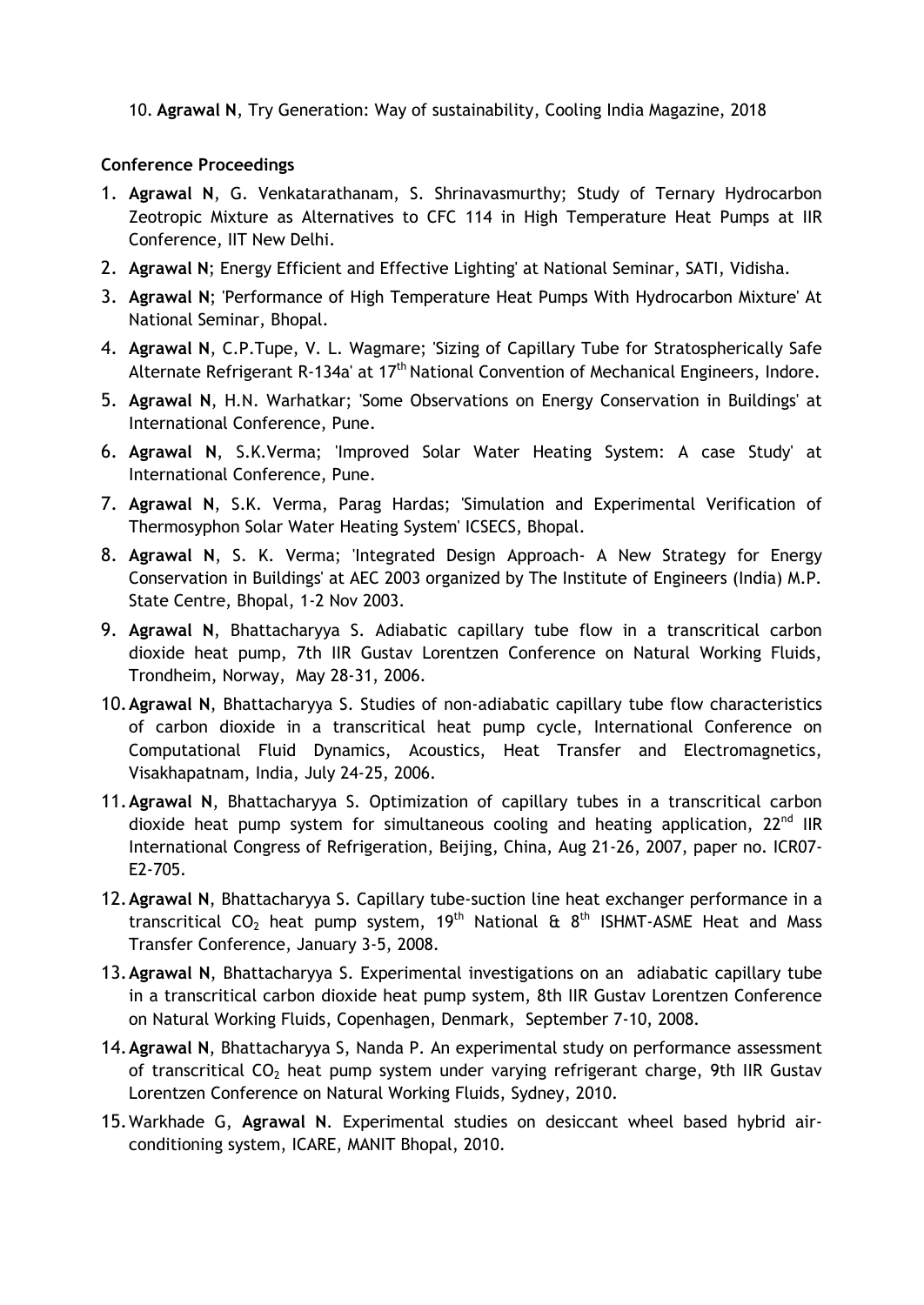- 16.Fulpagare YS, **Agrawal N**, Patil MG, An experimental study of air temperature profile in an air-conditioned room, i-COST, SSSVP Dhule, 13-15 Jan 2010.
- 17.**Agrawal N**, Bhattacharyya S. Study of helically coiled adiabatic capillary tubes for transcritical  $CO<sub>2</sub>$  expansion, HEFAT 2011, Mauritius, 11 - 13 July 2011.
- 18. Sawant Aditya, **Agrawal N**, Nanda P. Performance improvisation of window airconditioner employing indirect evaporative cooling, ICR 2011, Prague, Czech Republic, 21-26 Aug. 2011.
- 19.Ganacharyya Prabhu**, Agrawal N**, Nanda P. Optimization and performance evaluation of a combined power and refrigeration cycle, ICAMB 2012, VIT Vellore, 9-12 Jan. 2012.
- 20. Dhumal Onkar , **Agrawal N**. Experimental Investigation of the solid desiccant hybrid airconditioning system, ICORT 2012, Pune, 9-12 Feb. 2012.
- 21.Chandratre Nitin, **Agrawal N.** Thermodynamic analysis and optimization of two stage transcritical Nitrous oxide heat pump cycle, ETEE 2012, DIT, Dehradun.
- 22.**Agrawal N**, Pandit U, Pawar D, Aher M, Fulpagare Y. Experimental investigation of energy conservation in buildings employing natural cooling techniques, ICGTI 2012, 29 – 30 March 2012, RCE, Mumbai.
- 23.Gawale Y, **Agrawal N**, Naik S. Exprimental investigation of Vortex tube using natural substances, 57<sup>th</sup> ISTAM Congress, 17 - 20 Dec 2012, DIAT Pune.
- 24.**Agrawal N**, Milind S Patil. Draft: Heat Loss characterization of Solar Scheffler Receiver, ASME 2013 gas turbine conferenece GTIINDIA 2013, Dec 5 -6 2013, Banglore.
- 25.Patil D, **Agrawal N**, Experimental investigations of the two stage indirect direct evaporative cooling system, RTMPE 2013, Dec 19 -20 2013, Vidisha.
- 26.**Agrawal N**, Sawant A. Experimental investigations of direct evaporative cooling system, NCRAC 2013, Dec 12 -14 2013, IIT Madras.
- 27.Patil O P**, Agrawal N**, Nanda P. Performance evaluation of a Novel energy efficient water cooler, NCRAC 2013, Dec 12 -14 2013, IIT Madras.
- 28.**Agrawal N**, Bhattacharyya S. Reverse heat transfer and re-condensation phenomena in non-adiabatic capillary tube of transcritical  $CO<sub>2</sub>$  systems, 22<sup>nd</sup> National & 11<sup>th</sup> ISHMT-ASME Heat and Mass Transfer Conference, Dec 28 - 31, 2013, IITKgp.
- 29.**Agrawal N,** Nilesh Baber, Sawant Aditya, Experimental investigation of nocturnal cooling assisted evaporative cooling system, ICR 2015, Yokohama, Japan, 16-22 Aug. 2015.
- 30. Omprakash Patil, Agrawal N Energetic comparison of Transcritical CO<sub>2</sub> Heat Pump system cycle configurations, in Int. Conference on Energy systems and Development ICESD 2015, Pune.
- 31.Shrikant Seth**,** Omprakash Patil, **Neeraj Agrawal** Energetic and Exergetic studies of Modified CO<sup>2</sup> Transcritical Refrigeration Cycles, 12th IIR Gustav Lorentzen Conference on Natural Working Fluids, Edinburgh, Scotland, Aug 21-24, 2016.
- 32.Pravin Jadhav, **Agrawal N,** Omprakash Patil Flow Characterization of Helically Coiled Capillary Tubes for Transcritical CO2 Refrigerant Flow, Int. Conference on Recent Advancement in Air Conditioning and Refrigeration, RAAR 2016, 10-12 November 2016, Bhubaneswar, India, Published in **ELSEVIER Energy Procedia**.
- 33.**Agrawal N,** Shriganesh Patil, Prasant Nanda Experimental Studies of a Domestic Refrigerator Using R290/R600a Zeotropic Blends, Int. Conference on Recent Advancement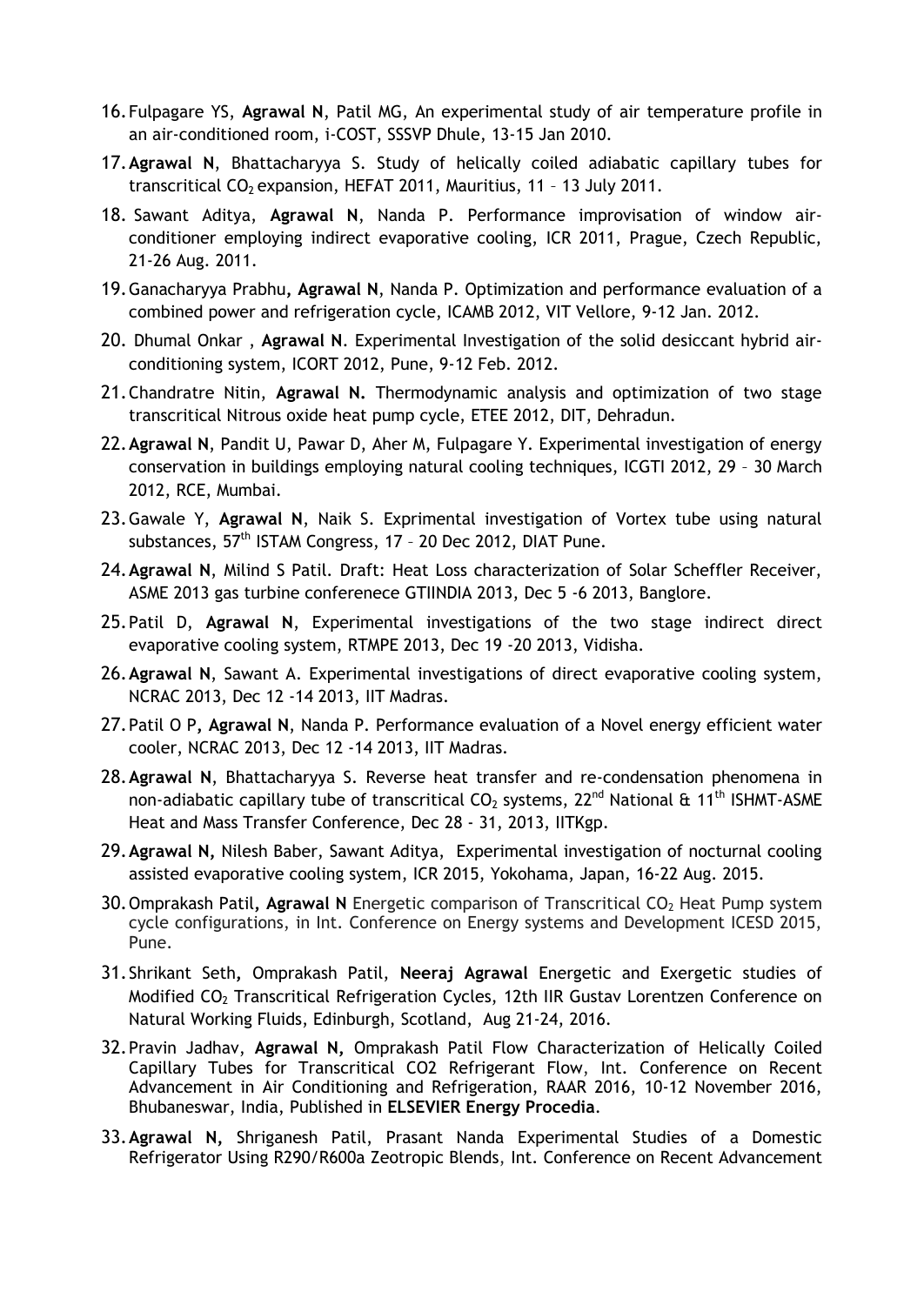in Air Conditioning and Refrigeration, RAAR 2016, 10-12 November 2016, Bhubaneswar, India, Published in **ELSEVIER Energy Procedia**.

- 34.Mayur Brahmankar, Neeraj Agrawal, Abhijit Date, Performance analysis of windows with Integration of daylight and artificial light: A case study, Int Conference on ATSMDE 2017, VJTI Mumbai, 21-22 Dec 2017,**SSRN eLibrary**.
- 35.Prathamesh Gund, **Neeraj Agrawal**, Food supply Chain management: Need of the Hour, Conference on Technologies for future cities, Mahatma Education Society's Transactions and Journals' Conference Proceedings ISBN 978-93-82626-27-5 8-9 Jan 2019
- 36.Juned R Kazi, **Neeraj Agrawal**, Experimental Investigation of Dehumidifier Hybrid Air conditioner Integrated Zeotropic Refrigerant Blend R-407C Air Source Water Heat Pump, REC 2019, IITRAM Ahemdabad, [https://doi.org/10.1007/978-981-32-9578-0\\_16,](https://doi.org/10.1007/978-981-32-9578-0_16) **ISBN 978-981-32-9577-3, PP 175 – 183, Springer Nature Singapore**
- 37.Gajbhiye M, Agrawal N, Naik SS. Experimental studies of the multi nozzle Ranque-Hilsch vortex tubes, 25th National & 3rd International ISHMT-ASTFE Heat and Mass Transfer Conference (IHMTC), Dec 28 - 31, 2019, IIT Roorkee, India.
- 38.Date Abhijit, N Agrawal. Capillary tube flow characterization of a transcritical CO2 cycle using separated two-phase flow model, Int. Conference on Recent Advancement in Air Conditioning and Refrigeration, RAAR 2019, 28-30 November 2019, Bhubaneswar, India, Published in Lecture notes in Mechanical Engineering, **Springer,** ISBN 978-981-15-6360-7 (eBook), https://doi.org/10.1007/978-981-15-6360-7.
- 39.Abhijeet Mane, N Agrawal, Pravin jadhav, M. Thomre. Flow behaviour of capillary tube with transcritical N<sub>2</sub>O cycle, International Mechanical Engineering Congress, 29 - 1 Dec 2019, NIT Trichi.
- 40.Pravin Jadhav, **Agrawal N,** Ajit Mane Comparative Study of the Straight Capillary Tube for CO2 and R22 refrigerants, Proceedings of Int. Conference in Mechanical and Energy Technology ICMET 2019, Published by Springer Smart Innovation, systems and Technologies Book series, <https://doi.org/10.1007/978-981-15-2647-3>
- 41 Pravin Jadhav, Agrawal N, Sahu A, Patil S, Aldar D, Tapase A Influence of geometric and operating parameters on the performance of the helical capillary tube for the R744 refrigerant, 3<sup>rd</sup> Int. conf on Advances in Mechanical Engineering (ICMAE 2020), IOP Conf. Series: Materials Science and Engineering **912** (2020) 042046 IOP Publishing doi:10.1088/1757-899X/912/4/042046
- 42 Kiran Shende, Neeraj Agrawal, Passive Cooling and Human Thermal Comfort: A Case Study, 3<sup>rd</sup> Int. conference on Recent Advances in Mechanical Infrastructure at IITRAM Ahmedabad,  $6 - 8$ <sup>th</sup> Aug 2021.
- 43 Prathamesh Gund, Neeraj Agrawal, Studies on Fish supply chain management: A case study, ICAET Conference 5 - 6<sup>th</sup> Sept 2021 at VIMEET, Khopali.
- 44 Kiran Shende, Neeraj Agrawal, Enhancement of thermal and noise comfort environment using High Volume Low Speed Fan (HVLS): A Case Study in Conference on Technologies for future cities at PCE Panvel, 8 - 9<sup>th</sup> Oct 2021

#### **ADMINISTRATION**

**Past**